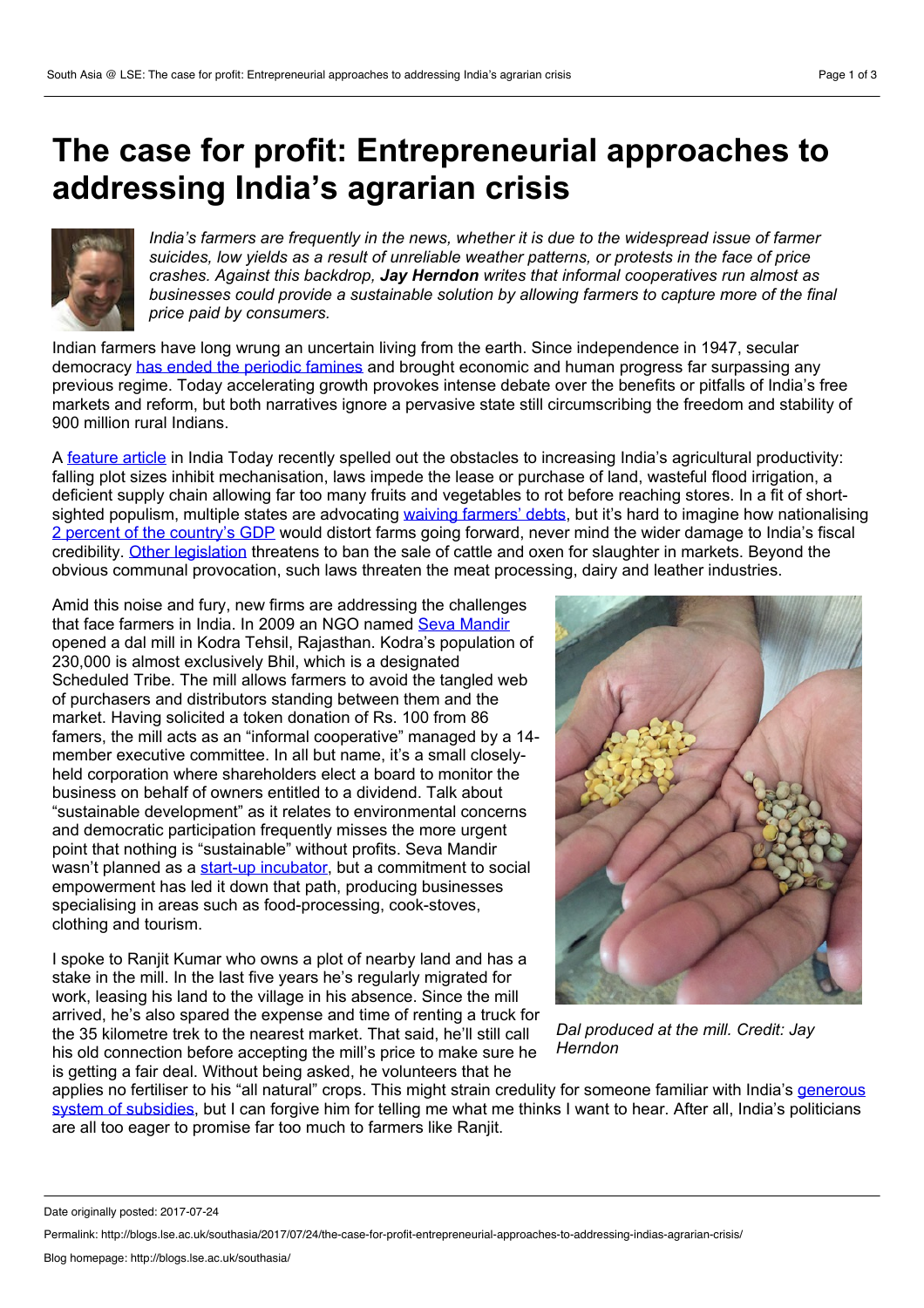

*Land belonging to a farmer with a stake in the mill. Credit: Jay Herndon*

In the politicians' defence, a [USDA](https://www.ers.usda.gov/mediaImport/1957187/err-203.pdf) study estimated that government investments in research, education and irrigation raised Indian agricultural productivity by over 2 percent annually from 1980 to 2008. But it was thanks to liberalisation that from 2003 to 2013 India experienced faster agricultural export [growth](https://www.fas.usda.gov/data/india-s-agricultural-exports-climb-record-high) than any other country. Today India's farms still occupy 55 percent of India's workforce while contributing only 17 [percent](http://indiatoday.intoday.in/story/farmer-loans-waive-state-governments-economic-consequences-gdp/1/967992.html) of GDP. Without legal title landowners can neither sell nor mechanise, while the rural [employment](http://www.nrega.nic.in/netnrega/home.aspx) guarantee scheme (NREGA) allegedly helping labourers remains plagued by leakage and [inefficiency](http://blogs.timesofindia.indiatimes.com/toi-edit-page/rural-inefficiency-act-despite-protests-about-diluting-nrega-the-pm-is-right-to-confine-it-to-200-poorest-districts/). The people of India deserve better, but to deliver them from this bureaucratic quagmire, government welfare schemes should play a subordinate role to markets.

It's ironic, but people advocating "corporate responsibility" often overlook the benefits that competitive businesses automatically deliver to the wider society. A jointly-owned company allows investors as a group to achieve economies of scale while spreading risk as individuals. Neither Ranjit nor any of his peers could grow enough dal to make hiring a truck and selling direct to market cost-effective. Nor could they rent time on the line at another mill. Only by acting collectively could the benefits of increased resources and bargaining power accrue to all. The mills' profits allow farmers to capture more of the final price paid by consumers, warding off the spectre of debt looming over far too many. When each acre of land produces more revenue, owners have an incentive to either mechanise or hire more labour. In the worst case, the mill's dividends serve as implicit insurance against destitution in the event any one farm fails. While few topics in India are more [contentious](http://www.aljazeera.com/indepth/opinion/2015/08/affirmative-action-india-150829083614239.html) than caste-based hiring preferences, the mill is Bhil-owned and run by necessity, creating formal jobs and liable for taxes.What so many leaders promised but couldn't deliver, farmers in Kodra Tehsil are achieving for themselves.

The mill is a start-up where throughput shot from 800 to 70,000 kilograms eight years. They still require capital to achieve the scale needed for regular profits and dividends. That's why the mill plans to legally separate from Seva Mandir this fall to become a Producer Company, Limited. That change in legal designation will allow them to access greater working capital through Punjab National Bank. I met Kordarlall Pargi, president of the board, when he arrived to sign paperwork allowing the mill to draw more power from the local grid. When I asked him the biggest change in the India in his lifetime, he didn't mention politics. Instead he noted the shift from subsistence to commercial farming, to a new entrepreneurial mindset previously absent from much of rural India. Dynamic and competitive businesses are chipping away at endemic injustice across India, while recent improvements in [insurance](http://www.deccanherald.com/content/622022/farmers-urged-insure-crops-fasal.html) and [fertiliser](http://indianexpress.com/article/india/india-fertiliser-sales-foodgrain-output-narendra-modi-neem-urea-4581174/) policies might just rekindle people's faith in politics.

…

Date originally posted: 2017-07-24

Permalink: http://blogs.lse.ac.uk/southasia/2017/07/24/the-case-for-profit-entrepreneurial-approaches-to-addressing-indias-agrarian-crisis/